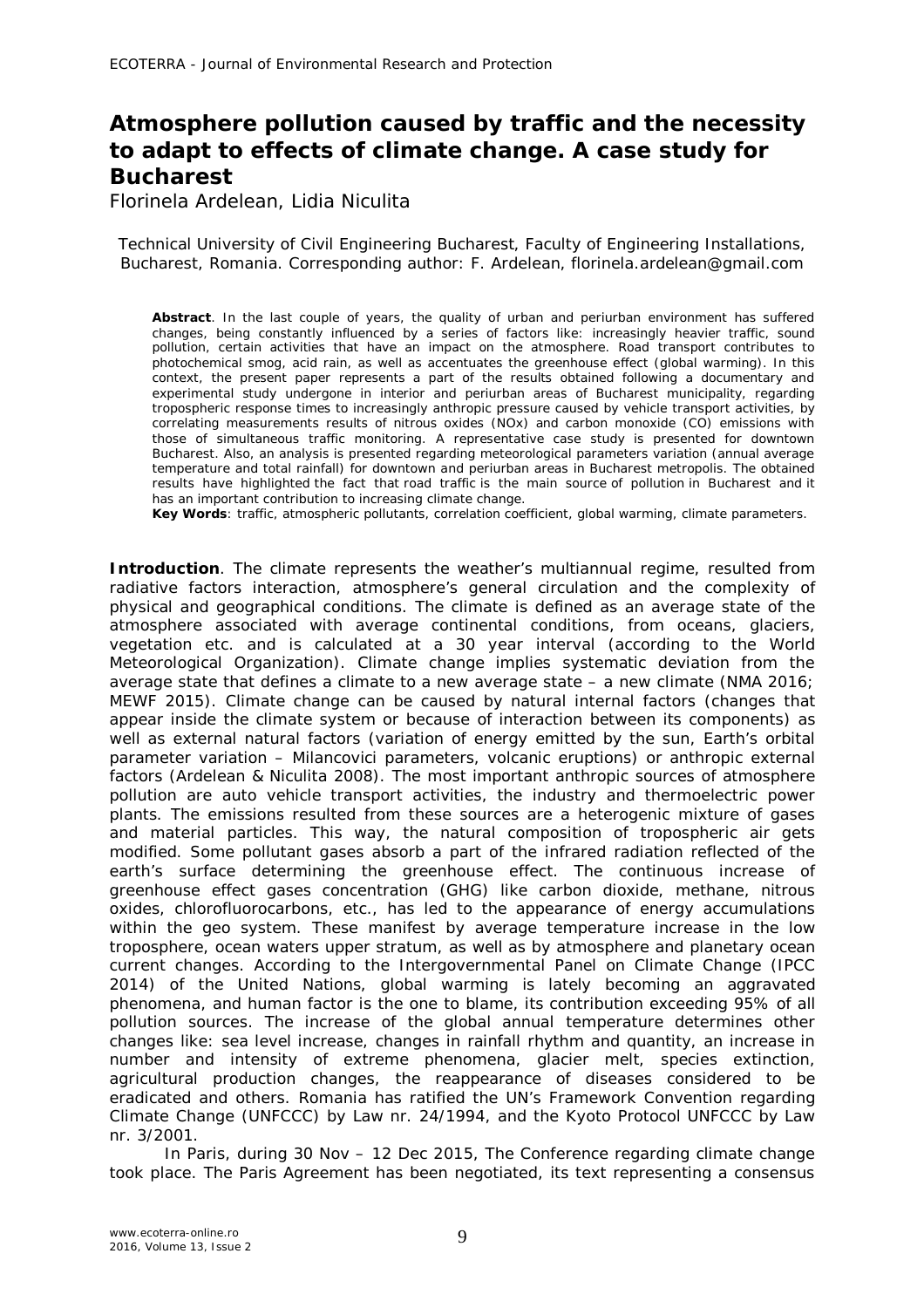of all 195 participating states. This agreement will become mandatory when it's signed by at least 55 countries, whose pollutant emissions combined represent more than 55% of global greenhouse gas emissions. The main objective of the agreement is represented by the limitation of average global temperature increase to max  $2^{\circ}$ C, comparative to the preindustrial level. The agreement also states zero greenhouse effect gases emissions in the second half of the  $21<sup>st</sup>$  Century. Romania's position is reflected in the overall position agreed by the European Union. The southern and southeastern regions of Europe are the most vulnerable to effects of climate change (IPCC 2014). The urbanization rate in these regions is one of the highest in Europe. The urban environment directly contributes to impact accentuation of climate change on ecosystems, different sector activities and last but not least on public health.

Global warming is tightly linked to pollution registered in high density population (Florides & Christodoulides 2009). According to the European Environment Agency (EEA 2013), circa 75% of EU population resides in urban areas. The urban/rural separation line is more and more difficult to establish. Presently, the periurban areas are expanding a lot faster than interior city areas. Road traffic represents the main source of pollution specific to urban and bordering areas. The transport sector already consumes approximately half of the entire global oil quantity (Harish 2012). From specialty literature we can see that research regarding traffic pollutant emissions in different countries has been performed (Nwyanya & Offili 2013; Ardelean 2014; Peptenatu et al 2010), as well as the effects of pollutants on human health (Brauer et al 2013) and biodiversity. Studies should be continued, studies regarding the increase of imission levels in urban and periurban areas, as a basic element in elaborating a strategy of traffic fluidization, modernizing road infrastructure and diminishing effects by adapting to climate change. Given the gravity of these observed aspects within some areas of Romania, like Bucharest, a study had to be performed, that would follow in time simultaneous evolutions of average values of climate parameters: temperature and pluviosity, in downtown Bucharest, as well as within the periurban of this representative urban congestion.

**Material and Method**. This paper has two analyses that have as their purpose: study of troposphere response reaction at increasing man-made pressure exerted by transport activities with auto vehicles through correlation of the imissions measurements results with simultaneous monitoring of traffic and analysis of emphasizing the adverse effects of climate change. The data used in these studies are the result of measuring processes in real time, ran with measuring stations that form the monitoring network for air quality located in the Centre of Bucharest and weather stations located both in the center and on the outskirts of Bucharest.

**Results and Discussion**. In Europe, transport operations represent the second most important source of greenhouse gas emissions (23.4%), after energetic sector (28.9%) (Lepert & Brillet 2009). Pollutant gas emissions are directly correlated to consumed energy.

Mobile sources generate direct greenhouse gas emissions: carbon dioxide  $(CO<sub>2</sub>)$ , methane (CH<sub>4</sub>) and nitrous protoxide (N<sub>2</sub>O) by burning different types of fuels. Indirect emissions are also generated: carbon monoxide (CO), non-methane volatile organic compounds (NMVOC<sub>S</sub>), nitrous oxides (NOx), sulfur dioxide (SO<sub>2</sub>) and material particles (MP) (Gavrila et al 2013). Road traffic emissions come from internal burn of fuels like gasoline, diesel, liquefied petroleum gas and natural gas (MEWF 2015).

Figure 1 presents road traffic contribution to the total atmosphere emissions, recorded in Europe (EEA 2016). Out of the total emissions coming from transport activities, road traffic has an important contribution to atmosphere pollution by nitrous oxides (NOx) (33%) and carbon monoxide (CO) (23%).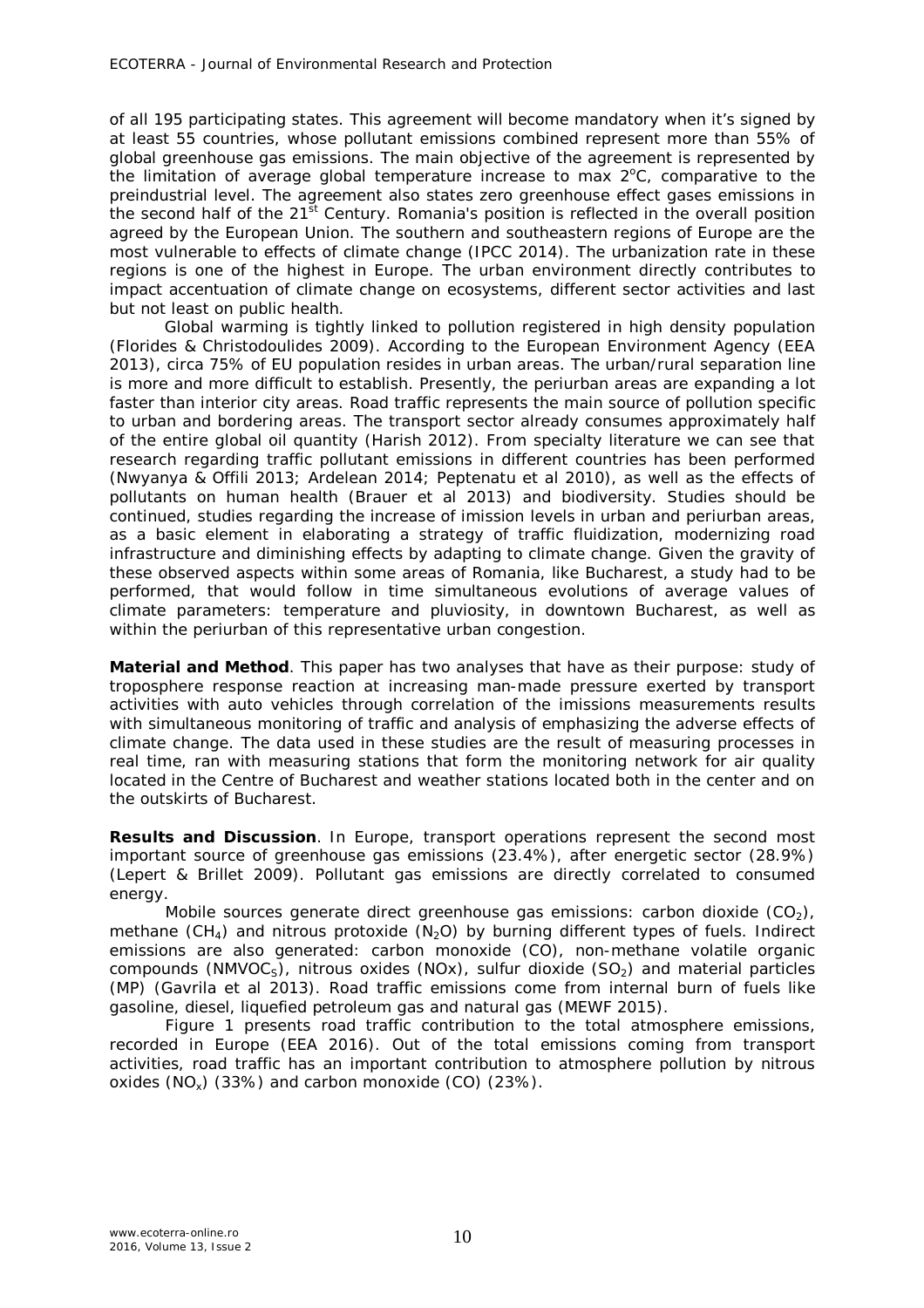

Figure 1. Road traffic contribution to the pollution of the atmosphere.

According to the European Environment Agency (EEA 2016), between the years of 1990 and 2013 the transport sector has accomplished some significant decreases of atmosphere pollutant emissions: carbon monoxide and non-methane volatile organic compounds (both aprox. 83%), nitrous oxides (35%), sulfur oxides (36%) and suspension powders (35% in the case of PM2.5 and 27% for PM10).

According to the National Inventory Report, elaborated by The Ministry of Environment, Water and Forest (MEWF 2015) – Romania's Greenhouse Gas Inventory 1989-2013, greenhouse effect gases emissions have dropped by 64.85% in 2013, in regards to 1989. In Romania, an increase in annual average temperature is predicted to be close to the ones specific to Europe (between  $0.5^{\circ}$ C and  $1.5^{\circ}$ C for the 2020-2029 interval), as against 1980–1990. From a pluviometric standpoint, over 90% of the used models estimate an increase in draught periods during the summer, especially in southern ast southeastern areas.

In Figure 2 it can be observed the contribution of different energy sectors to the accentuation of the greenhouse effect. The situation corresponds to total emissions recorded at Romania's level, in 2013 (MEWF 2015). Transport sector occupies 2<sup>nd</sup> place (19.60%), after heavy energy consumption industries (33.06%) and before manufacturing industries and construction (18.20%).



Figure 2. Energy sectors contributing to global warming.

Figure 3 presents an analysis of indirect greenhouse gases variation discharged in the air atmosphere in Romania, in 1989-2013 interval, and to which road traffic had an important contribution. Nitrous oxides emission  $(NO<sub>x</sub>)$  has continuously decreased, from 559.14 kt in 1989 to 233.48 kt in 2013. Carbon monoxide emission (CO) has not followed the same trend, peaks being recorded in 2000 (3654.66 kt), 2007 (3509.52 kt) and 2003 (3186.52 kt). These peaks can also be linked to the high number of second hand cars purchased in this interval.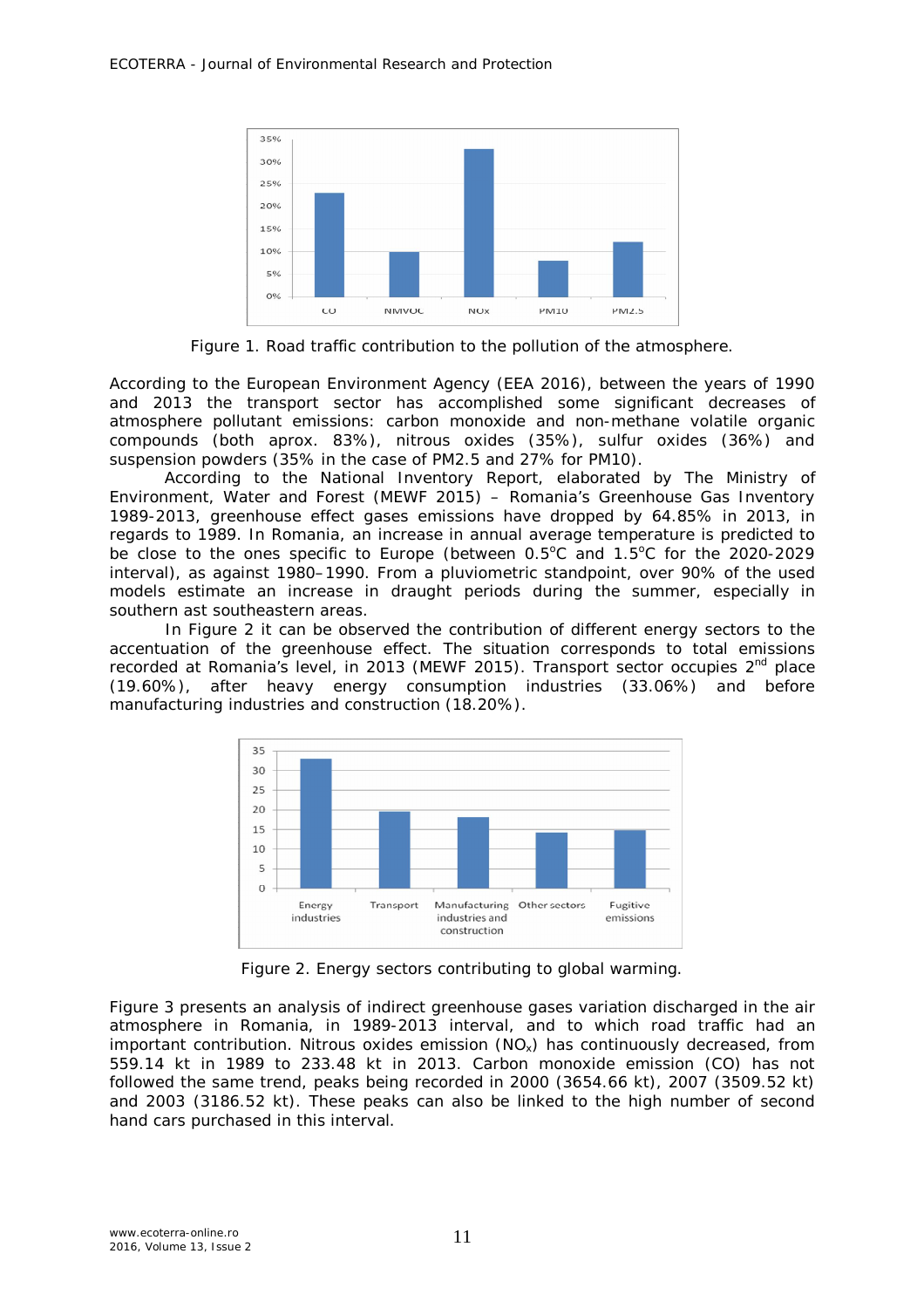

Figure 3. Indirect greenhouse gases emissions.

There is no data referring to the contribution of every type of transport mean to Romania's recorded pollution (Alpopi & Colesca 2010). There is information regarding the contribution of road traffic to climate change by converting to  $CO<sub>2</sub>$  equivalent of directly and indirectly implicated pollutants to the accentuation of the greenhouse effect.

Thus, the interval of 1989-1999 is characterized by a pass to market economy, period in which CO<sub>2</sub> equivalent emissions have recorded decreases. Between the years of 2000 and 2013, continuous increases have been recorded of circa 8200 kt  $CO<sub>2</sub>$  equivalent in 2000 to circa 14000 kt  $CO<sub>2</sub>$  equivalent in 2013. This tendency is determined by the increase of auto vehicles and volume of merchandise transported. The year 2009 was characterized by a slight decrease because of the economic crisis. Road traffic is the source of almost half (48.87%) of the total greenhouse effect gases emissions (MEWF 2015).

According to data provided by The Direction of Driving Licenses and Vehicle Registration, institution that is in subordination of The Romanian Government, national Romanian auto park has summed at the end of 2015, approximately 6.60 million units, a rise of 5.26% compared to the similar period of the precedent year, when it summed 6.27 million units (DDLVR 2015).

Statistic data have shown that out of the total of 6.600.325 vehicles that were driven on national roads at the end of 2015, 1.152.147 were registered in a representative urban congestion for Romania – Bucharest, out of which 956.664 were cars. Table 1 presents the general situation of the auto park in Bucharest, registered at the end of 2015.

Table 1

| Auto<br><i>t</i> vpe | <b>Bus</b> | Special<br>auto | $\tau$ ractor | Cars    | <i>Utility</i><br>vehicles | Vans | Motor-<br>bikes | Motor-<br>cvcles | Others |
|----------------------|------------|-----------------|---------------|---------|----------------------------|------|-----------------|------------------|--------|
| Nr.                  | .068<br>4  | 197<br>l 1      | 379           | 956.664 | 133<br>.463                | 476  | 749             | 688.<br>$15 -$   | 15.463 |

Auto park structure in Bucharest

Out of the total number of recorded vehicles in Romania at the end of 2015, circa 2.56 million had an age over than 12 years, decreasing with 12.31% compared to the same period of 2014. The capital is amongst the first 10 cities, at a European level regarding the number of cars per a thousand inhabitants. In 2015 circa 455 cars to the thousandth of inhabitants were recorded in Bucharest, while at a national level, the grade of motorization was of circa 200 cars to the thousandth of inhabitants. Italy's capital is the best motorized European city, with 649 cars registered to the thousandth of inhabitants. In Paris, for example there are 390 cars to the thousandth of inhabitants, Budapest and Amsterdam are of the most "aired" capitals from a number of cars standpoint (public transport and biking are encouraged).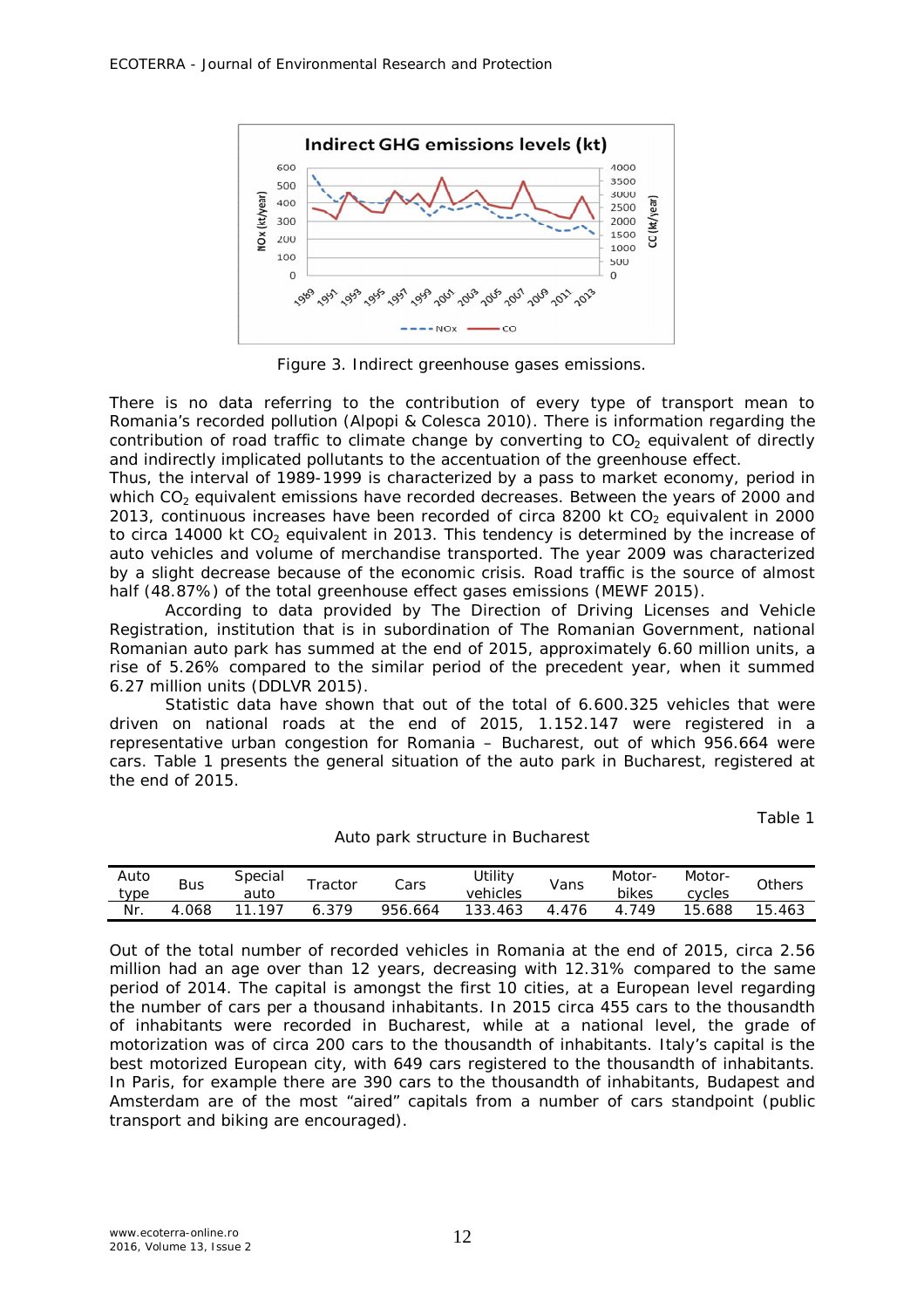## *Evaluating road traffic contribution to the urban troposphere pollution - Case study*

*Elements that influence pollutant emissions.* Emissions resulted from road traffic have overcome the ones resulted from industrial activities. The relative part resulted from auto vehicle transport out of the global emission balance is becoming more and more important in urban congestions (Sanjurjo-Sánchez & Alves 2012). The high pollution potential of this source is because of pollutant emissions that occur at ground level as well as the source's mobility which determines a large pollutant covered surface. Emissions vary based on auto vehicle type, used fuel, the type of engine that comes with the vehicle, working regime, as well as wear and tare of the vehicle.

Six physical elements can influence green house gases emissions: used fuel burn efficiency, green house gases emission associated with used fuel, transport activity size, chosen means of transportation, occupancy level of the auto vehicle and auto park (economic agent) or personal vehicle renewal frequency. For developed countries, where road traffic is dominant, it is expected that green house gas emissions resulted from this source to overtake ones resulted from urban challenges (Nwanya & Offili 2013). In addition, Romania's road transport sector is directly influenced by inadequate infrastructure, a pretty old auto park and with a cilindric capacity a lot over necessity and the lack of an adequate strategy for traffic fluidization. These factors will determine an accentuation of global warming.

*Experimental study.* During the experimental study, we evaluated the impact of pollutant emissions generated by auto vehicles on imissions recorded in an area with intense road traffic – downtown Bucharest municipality. Bucharest city is the highest urban congestion in Romania, its population is 1.943.981 (BMMO 2015), (a density of approximately 8.168 inhabitants/sqkm), which represents circa 9% of Romania's total population and over 16% of the country's urban population.

Data regarding downtown imissions were taken from the National Agency of Environment Protection, which has in its administration The National Air Quality Monitoring Network (NAQMN). Bucharest is a component of region 8 from NAQMN (Bucharest – Ilfov).

The network is formed out of 8 fixed air quality monitoring stations, of different categories, to be found in the urban area as well as its adjacent area.

The stations are of traffic type (Cercul Militar al Armatei, Mihai Bravu), industrial (Drumul Taberei, Titan, Berceni) and peripheral (Balotesti, Magurele and Lacul Morii). Every station is equipped with real time measuring analyzers for the following pollutant concentrations:  $NO/NO<sub>2</sub>/NO<sub>x</sub>$ ,  $CO<sub>1</sub>$ ,  $SO<sub>2</sub>$ ,  $O<sub>3</sub>$ , benzene, suspension particles, as well as meteorological sensors.

The air quality monitoring station with which the objectives of this paper were achieved is of a traffic type (it follows the contribution of road traffic to atmosphere pollution), it's located downtown, close to Piata Universitatii, on 32-34 Calea Victoriei (Figure 4).

Cuantifying day emissions generated by road traffic have been done with the help of a special software IMPACT-ADEME. This software allows estimating the consumed fuel quantity and the main pollutants resulted from a flow of auto vehicles for which the distribution is known and in the conditions of an also known road infrastructure. Direct indicative measurements have been done in a point located at the limit area of traffic contact – 24 Nicolae Balcescu blvd., on an intense ridden artery, close to the big Piata Universitatii intersection, implicitly close to the imissions measurement station. The methodology used by the Romanian Auto Registry (alternate measurements on both driving directions) has been respected.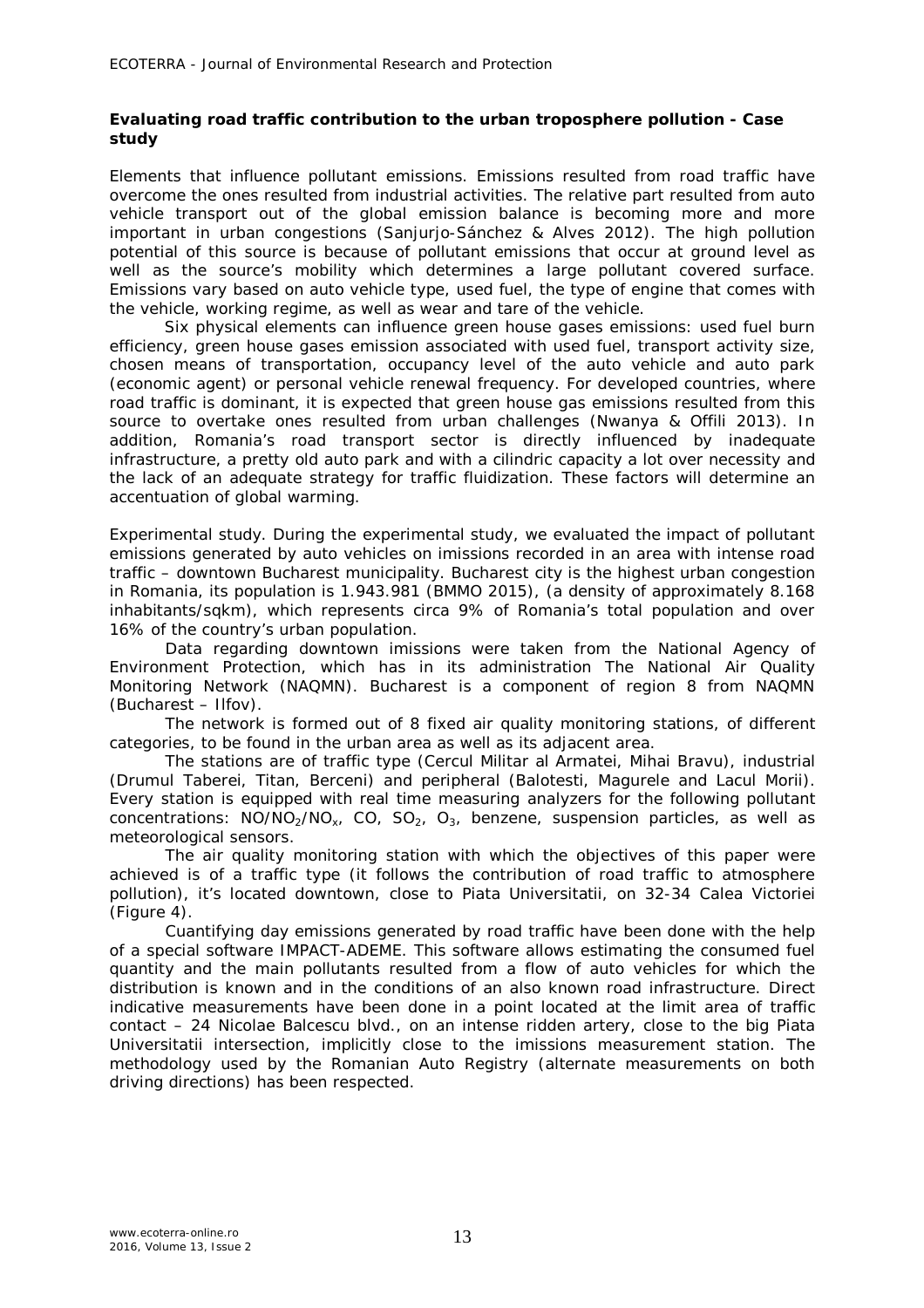

Figure 4. Traffic type station.

*Correlation studies.* The study of troposphere reaction to an always increasing anthropic pressure determined by road transport activities consisted of correlating results from imissions measurements with those of simultaneous road traffic monitoring.

Figures 5 and 6 present the overlap of Nitrous Oxides ( $NO<sub>x</sub>$ ) and Carbon Monoxide (CO) emissions evaluated as resulted from road traffic, on N. Balcescu blvd., close to the big intersection at Piata Universitatii, with imissions measured with the help of the traffic station.



Figure 5.  $NO<sub>x</sub>$  emissions - imissions.



Figure 6. CO emissions – imissions.

In order to analyze the relationship between the *emissions* prognosed to be resulted from road traffic and *imissions* measured and recorded in the study area, the "r" corelation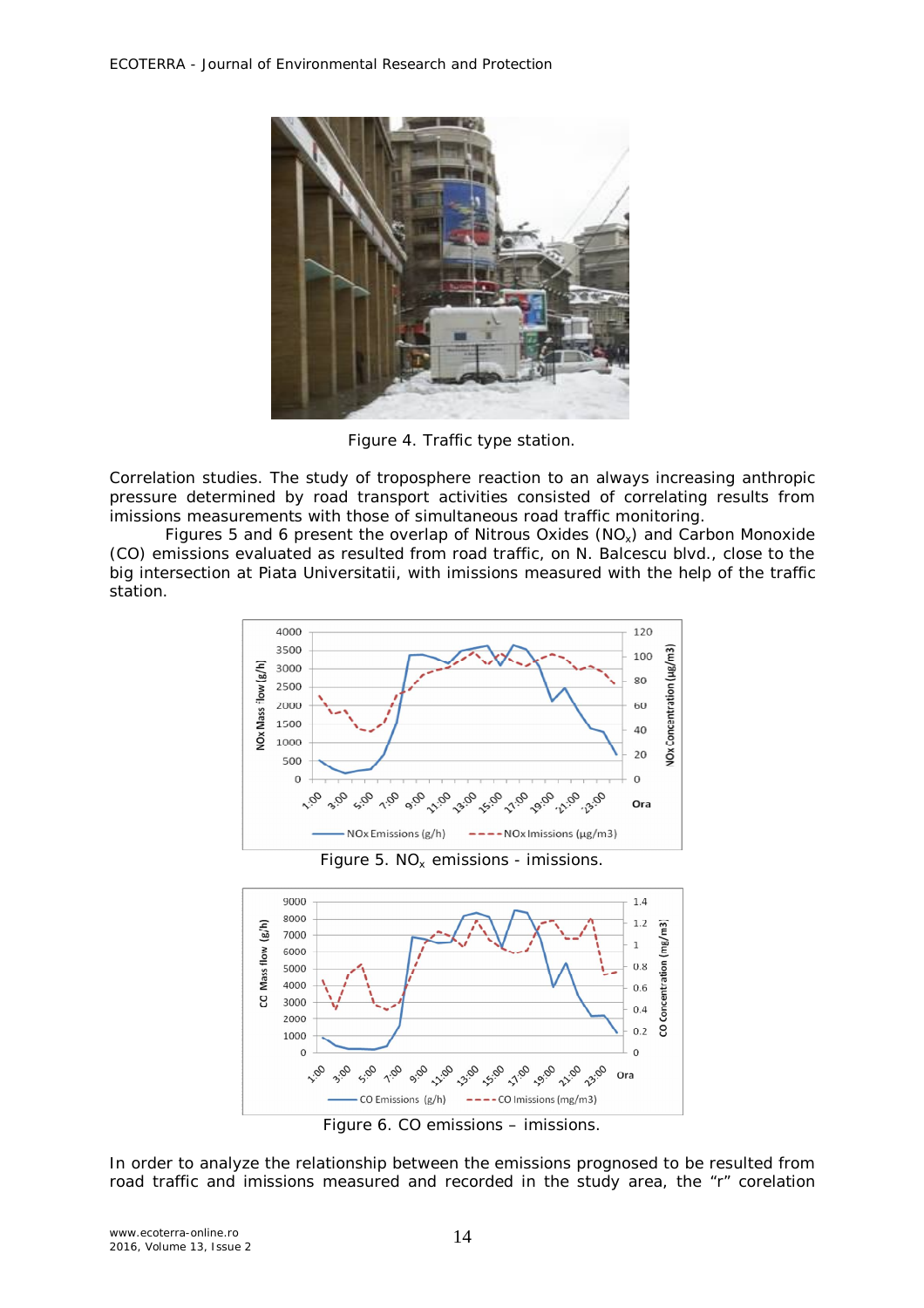coefficient between the two parameters (x and y) was calculated, using the following relation (Hütte 1995):

$$
r = \frac{S_{x,y}}{S_x * S_y} = \frac{S_{x,y}}{\sqrt{S_{x,x}} * \sqrt{S_{y,y}}} = \frac{\sum_{i} (x_i - x_{av}) (y_i - y_{av})}{\sqrt{\sum_{i} (x_i - x_{av})^2} * \sqrt{\sum_{i} (y_i - y_{av})^2}}
$$

in which  $x_{av}$  and  $y_{av}$  are average day values for the two parameters.

*The correlation coefficient* between *NOx emissions* evaluated as resulted from road traffic and respectively *NOx imissions* is *0.772*, which means that *the two analyzed parameters are directly correlated*.

*The correlation coefficient* between *CO emissions* evaluated to be resulted from road traffic and respectively *CO imissions* is *0.649*, which means that *the two analyzed parameters are directly correlated.*

*Results interpretation.* Following the processing of measurements results and analysis the following conclussions have been taken:

- imission measurements corresponding to  $NO<sub>x</sub>$  and CO pollutants (representative for road traffic) concentrations in the atmospheric air have emphasized the existence of a direct conditional link in relation to hourly traffic flows;

- indirect green house gas emissions estimated as resulted from road traffic represents the main pollution source in the analyzed area;

- imission values fluctiations can be the effect of some disruptive factors intervention, which have a random character namely: unitary emission level (in strong connection with the auto traffic structure and with the degree of wear and tare of the vehicles), circulation flow, modifying street architechture and local meteorology which influences pollutants dispersion;

- the positive and pretty high values of correlation coefficients are due also to buildings in the area, characterized by a high plane and vertical development. These prevent pollutant dispersion and atmosphere autopurification (the canion effect).

**Climate parameters evolution in urban and periurban areas – Case study**. Given the contribution of road traffic to the accentuation of the greenhouse effect, a study has also been performed, that presents the evolution of main meteorological parameters associated with global warming, for the same urban congestion – Bucharest. The most used indexes for characterizing a climate have as variables temperature (T) and pluviosity (P) (Popescu & Popescu 2000). The pluviosity is defined as the average rainfall, expressed in mm, fallen in a certain place.

Even if Bucharest is located in a temperate climate area, it is affected by continental air masses, coming from neighbouring areas. The annual temperature average in this big urban congestion is about  $10 - 11^{\circ}$ C (BMMO 2015). Weather stations from which the measured data was processed (Birsan & Dumitrescu 2014) are located in the city's downtown (Bucharest – Filaret) as well as periurban area (Bucharest – Afumati) (Figure 7). The periurban is the result of continous urbanization, this is the reason why it can be considered an urban – rural interface, with influences from both areas.

Figures 8 and 9 present the results of statistical processing of obtained data from continuous measurements with daily time steps, performed during the 1994-2013 interval, for average temperature and pluviosity weather factors.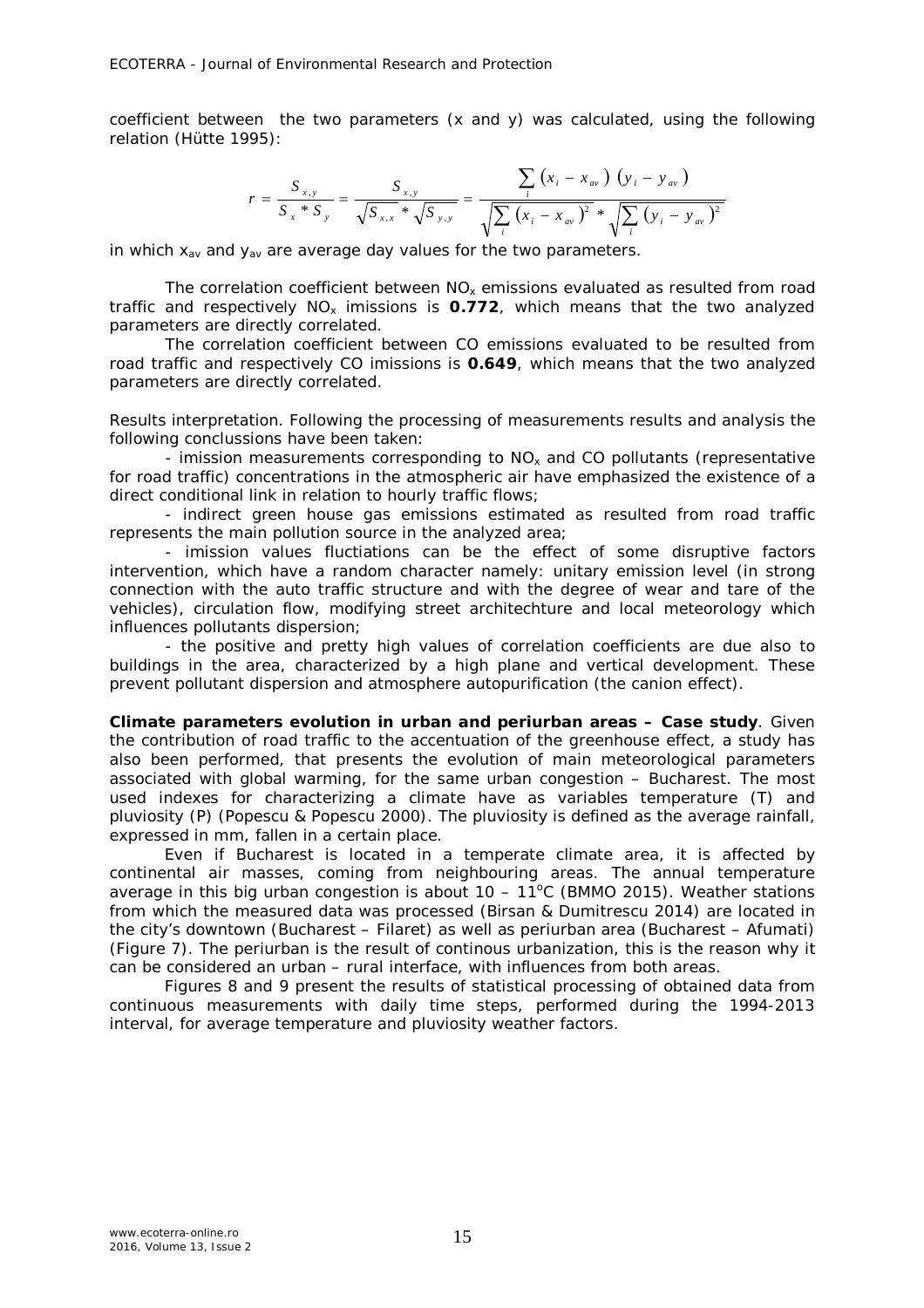

**2**.Bucharest - Afumati

Figure 7. Localization of weather stations.



Figure 8. Average annual temperature variation.



Figure 9. Rainfall quantity variation.

From analyzing the measured data and interpreting the two synthesis graphics the following were concluded:

- the allure of average temperature curves from the two stations is close; the values were slightly higher in case of the station located downtown (multiple thermic energy sources exist); the relatively small differences can be explained also by high intensity traffic which characterizes both areas: downtown area and E85 european raod which passes through Afumati and ties Bucharest city of Urziceni;

- we can see a slight tendency of annual average temperature increase on both stations; in the 1998-2005 interval the values have come close or even surpassed 11  $^{\circ}$ C (ex: year 2000; Filaret – 12.12 °C and Afumati-12.09 °C); starting with 2006 a proximity to 12  $^{\circ}$ C was recorded (the peak is represented by 2007 with an annual temperature average of 12.75  $\degree$ C on both stations);

- under the aspect of rainfall regime, we can observe a decreasing tendency in annual rainfall; the highest value was recorded in 2005 and was of 1002.2 mm at Filaret and 1020.4 mm at Afumati; the poorest year in rainfall was 2000 with 352 mm at Filaret and 360 mm at Afumati;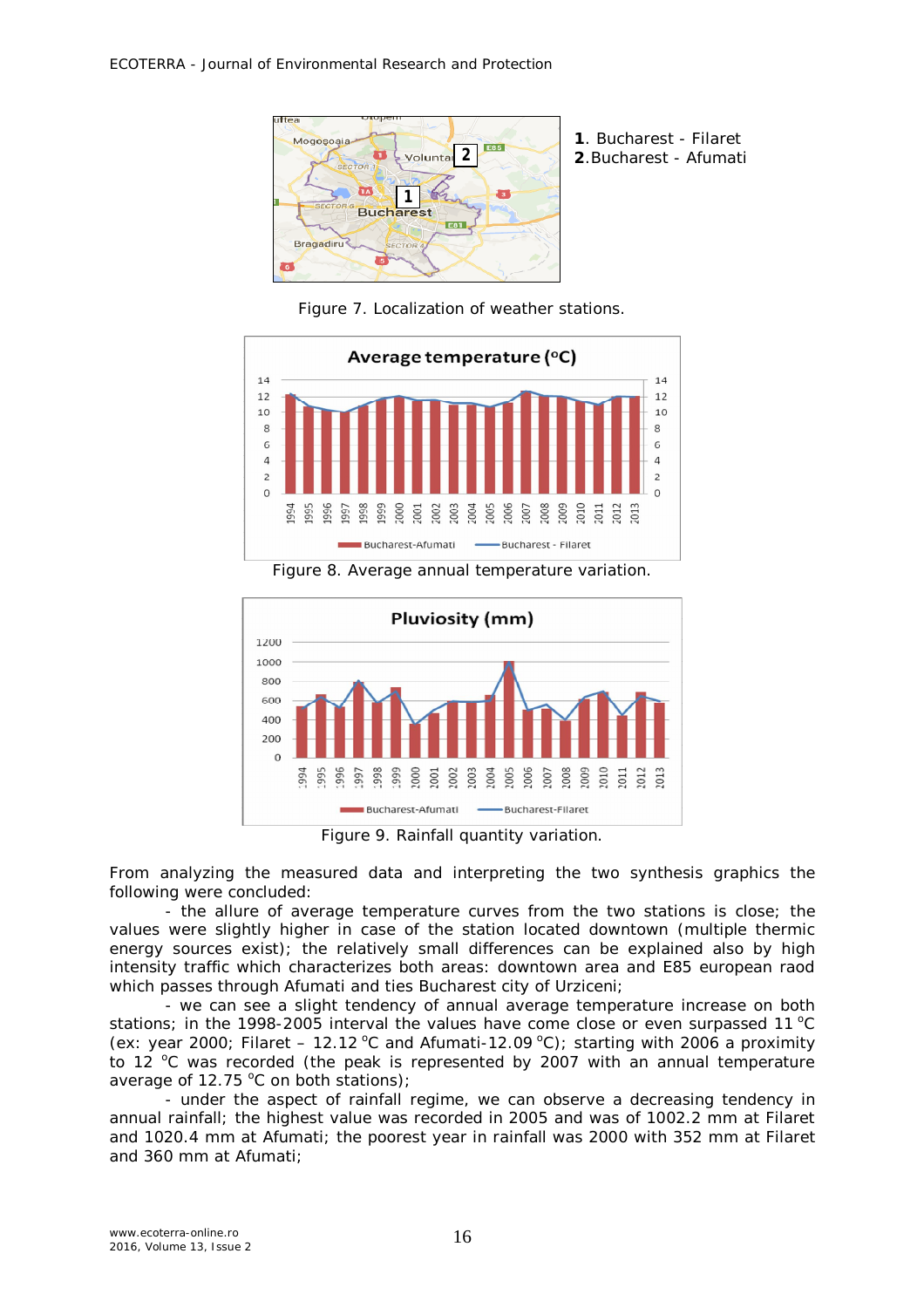- slightly higher rainfall quantities in the periurban area are also determined by strong air masses instability which characterize this area.

**Conclusions**. Urbanization and road traffic intensifying determine local or episodic situations of strong exposure to different pollutants; representative are Nitrous Oxides (NOx) and Carbon Monoxide (CO).

By correlating the results of indicative imission measurements with those of simultaneous road traffic monitoring and pollutant dispersion parameters influence, the contribution of road traffic to the urban troposphere pollution was declared as important.

The effects of climate changes are felt also in Bucharest, in the urban as well as periurban area, reason for which adopting a local strategy to adapt to global warming is imposed.

The emergence and development of new residential centers, in areas neighbouring Bucharest, was not followed by a corresponding modernization of the road infrastructure.

Urban development has a strong European dimension. Expanding cities is determined also by external factors like demographic changes, the need of mobility and climate changes.

The cities vulnerability to climate change impact must determine local and central authorities to rethink the urban design and management, as well as encourage, through special programs, auto vehicles purchases that use non pollutant, substitute energies.

**Acknowledgements**. This work was supported by a grant of the Romanian National Authority for Scientific Research, CNDI– UEFISCDI, project number PN-II-PT-PCCA-2011- 3.2-0084.

## **References**

- Alpopi C., Colesca S. E., 2010 Urban air quality. A comparative study of major European capitals. Theoretical and Empirical Researches in Urban Management 6(15):92-107.
- Ardelean F., 2014 Road transport and air pollution in an urban congestion. Revista Română de Inginerie Civilă 5(3).
- Ardelean F., Niculiţă L., 2008 [Analysis and recent predictions regarding the influence of global warming on the environment]. XV Conference of Efficiency, Comfort, Preserving Energy and Environment Protection, The Installations Faculty, Bucharest, ISSN 1842-6131. [in Romanian]
- Birsan M. V., Dumitrescu A., 2014 ROCADA: Romanian daily gridded climatic dataset (1961-2013) V1.0. Administratia Nationala de Meteorologie, Bucuresti, Romania*,* doi:10.1594/PANGAEA.833627.
- Brauer M., Reynolds C., Hystad P., 2013 Traffic-related air pollution and health in Canada. Canadian Medical Association or its Licensors 185(18):1557-1558.
- Florides G. A., Christodoulides P., 2009 Global warming and carbon dioxide through sciences. Environment International 35(2):390-401.
- Gavrila C., Ardelean F., Coman A., Burchiu E., 2013 Statistical analysis for prognosis of a photochemical smog episode. Mathematical Modelling in Civil Engineering 9(2):20- 24.
- Harish M., 2012 A study on air pollution by automobiles in Bangalore city. Management Research and Practice 4(3):25-36.
- Hütte, 1995 [The engineer's manual]. Technical publishing house, Bucharest, ISBN 973- 31-0913-4, A142 pp.
- Lepert P., Brillet F., 2009 The overall effects of road works on global warming gas emissions. Transportation Research Part D: Transport and Environment 14:576- 584.
- Nwanya S. C., Offili I., 2013 Global warming potential implications and methodological challenges of road transport emissions in Nigeria. Energy and Environment Research 3(1):169-179.